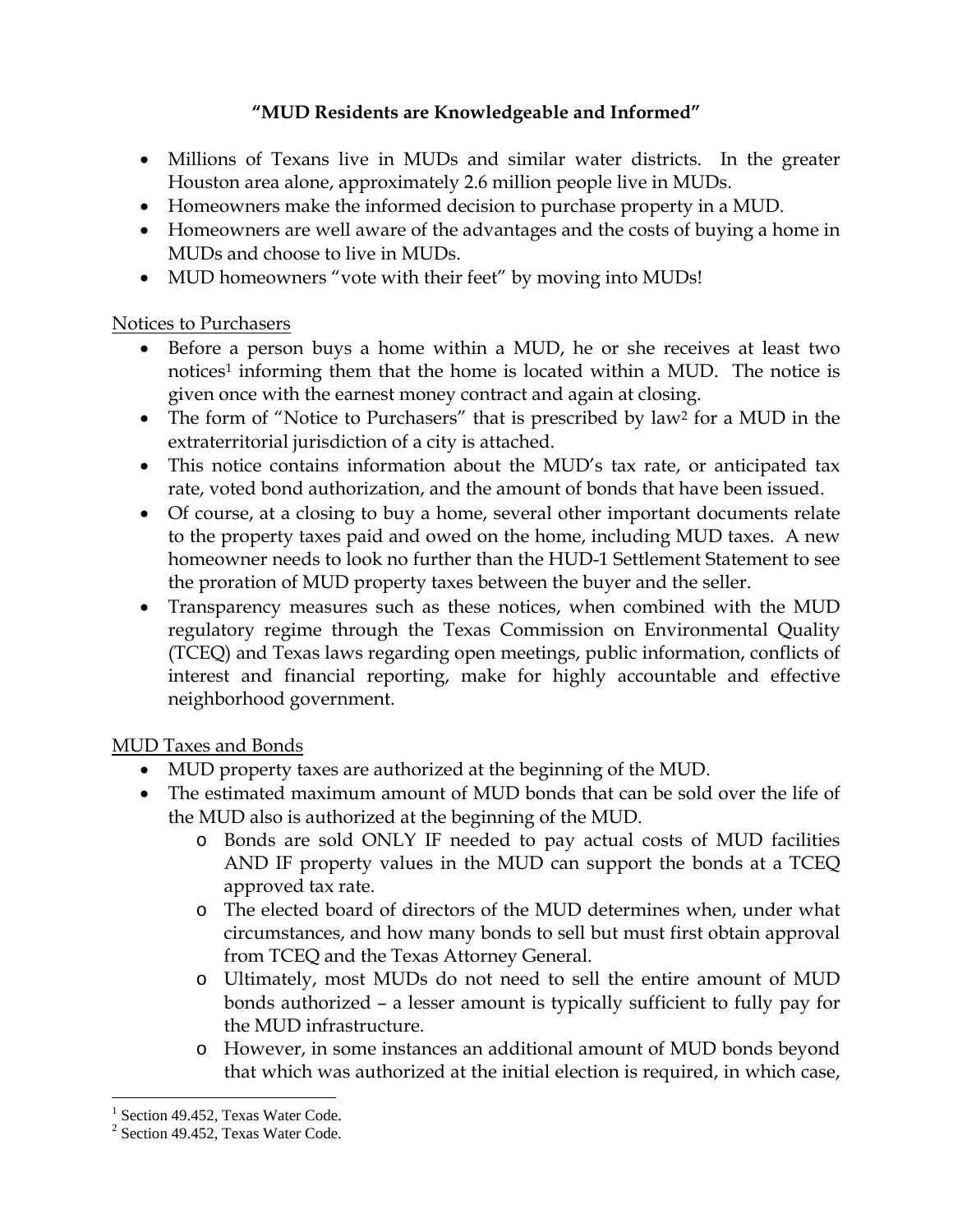such additional bond authorization is subject to voter approval at a new bond election.

- The initial authorization of taxes and bonds is necessary to begin development of the land within the MUD. Without this initial authorization, no development would occur.
- A written Notice to Purchasers ensures that every purchaser of property in a MUD is informed about the existence of the MUD, the amount of MUD taxes, and the amount of bonds authorized, sold and to be sold in the future by the MUD.
- This written Notice to Purchasers, which is required by law to be given at the time an earnest money contract is signed and again at closing, ensures that every MUD resident purchases their home with full knowledge of the existence of the MUD and its taxes and bonds.

## Informed Consumers

- In suburban Houston, the market for new homes is in MUDs. A home being in a MUD is not a surprise – it is the normal situation. Homes in MUDs are the status quo.
- When homeowners sell a home in a MUD, they likely are buying another home in the same or different MUD.
- Therefore, homeowners are fully informed about the costs of living in a MUD. They understand that they will pay MUD taxes to pay for MUD utility infrastructure. MUDs often have both lower tax and utility rates than city tax and utility rates.

# Signs and Utilities

- There are road signs all over Greater Houston marking the entrance into MUDs.
- These road signs provide important consumer information. The signs are required by state law<sup>3</sup> and their location, format, and size is prescribed by the TCEQ4.
- Most MUD residents receive water, sewer, and garbage collection services from the MUD. Professional utility operators on behalf of the MUD establish water and sewer accounts, read meters, and bill and collect customers.
- Finding out contact information for your MUD is as simple as looking at your monthly water and sewer bill.

### Businesses

- MUDs are also home to many businesses. Approximately 96,000 acres of commercial property are within greater Houston area MUDs.
- Just like homeowners, business owners make informed decisions to buy property in MUDs. Business owners are entitled to receive the same "Notices to Purchasers" as homeowners.

 $\overline{a}$ 3 Section 49.452, Texas Water Code

<sup>4</sup> 30 Texas Administrative Code, Chapter 293, Section 293.101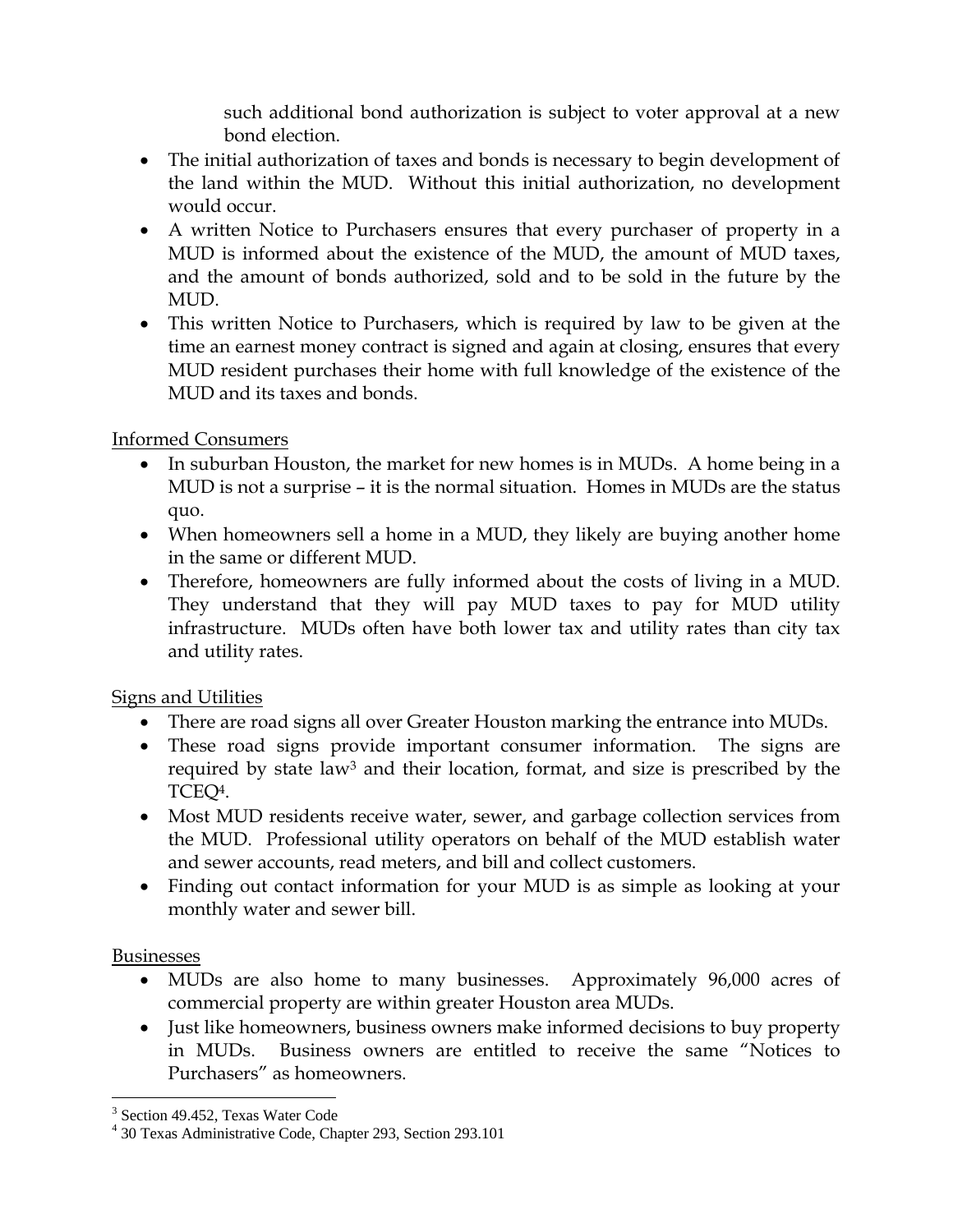The Texas Association of Business, the state's largest and oldest business trade association, issued a statement in support of MUDs and infrastructure. They say:

> "While the Texas Association of Business (TAB) works constantly to ensure fair and equitable property tax policies, we fully support the development of public infrastructure and utilities to meet the demands of the citizens of Texas. We understand that infrastructure is not free and that bonds are often the best and only mechanism to pay for capital improvements, not only for MUDs but for municipalities and other forms of local government as well…"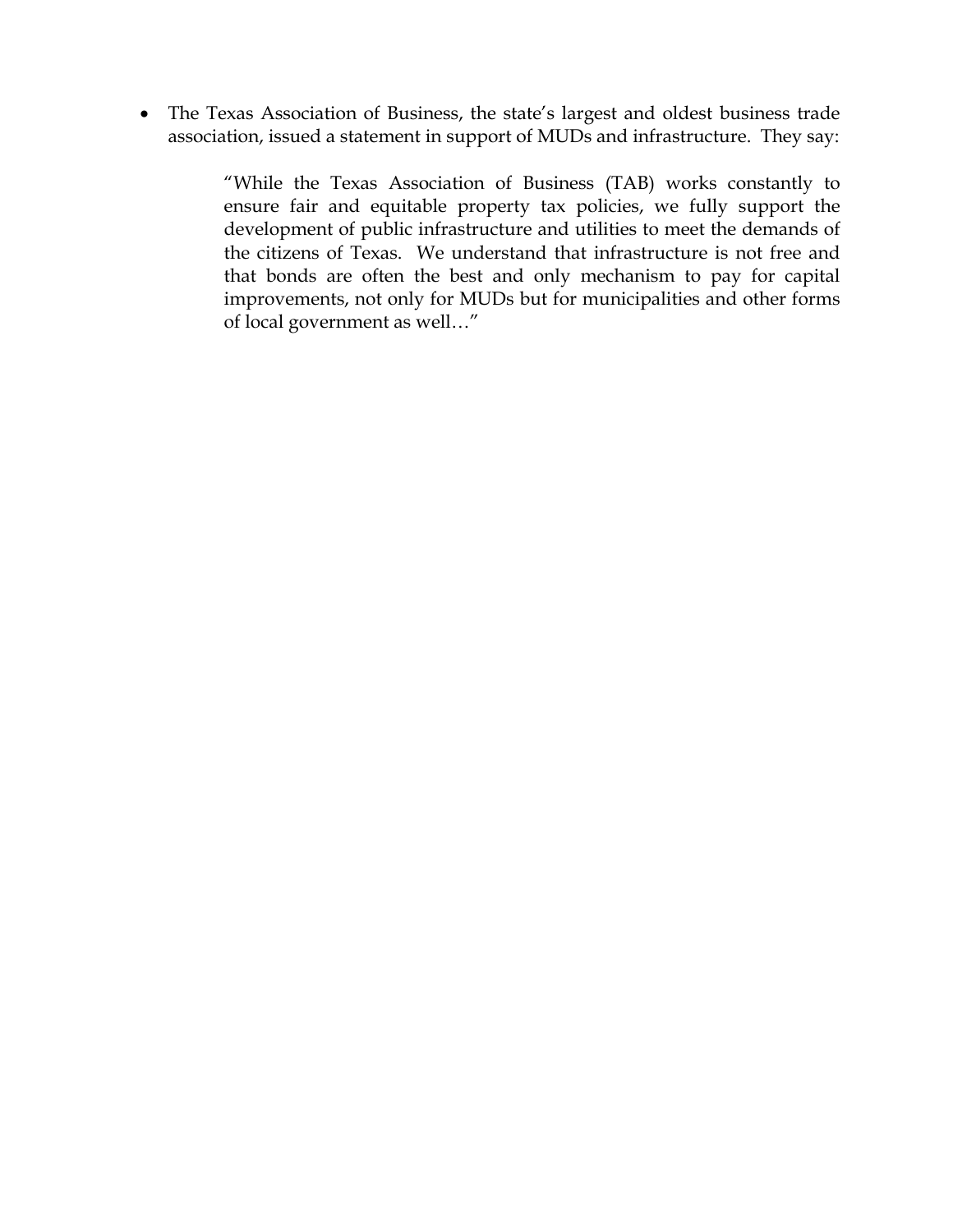#### **Form of Notice to Purchasers**

The real property, described below, that you are about to purchase is located in the \_\_\_\_\_\_\_\_\_\_\_\_ District. The district has taxing authority separate from any other taxing authority and may, subject to voter approval, issue an unlimited amount of bonds and levy an unlimited rate of tax in payment of such bonds. As of this date, the rate of taxes levied by the district on real property located in the district is on each \$100 of assessed valuation. If the district has not yet levied taxes, the most recent projected rate of tax, as of this date, is \$\_\_\_\_\_\_\_\_\_\_ on each \$100 of assessed valuation. The total amount of bonds, excluding refunding bonds and any bonds or any portion of bonds issued that are payable solely from revenues received or expected to be received under a contract with a governmental entity, approved by the voters and which have been or may, at this date, be issued is  $\frac{1}{2}$ , and the aggregate initial principal amounts of all bonds issued for one or more of the specified facilities of the district and payable in whole or in part from property taxes is  $\frac{1}{2}$ 

The district has the authority to adopt and impose a standby fee on property in the district that has water, sanitary sewer, or drainage facilities and services available but not connected and which does not have a house, building, or other improvement located thereon and does not substantially utilize the utility capacity available to the property. The district may exercise the authority without holding an election on the matter. As of this date, the most recent amount of the standby fee is \$\_\_\_\_\_\_\_\_\_\_. An unpaid standby fee is a personal obligation of the person that owned the property at the time of imposition and is secured by a lien on the property. Any person may request a certificate from the district stating the amount, if any, of unpaid standby fees on a tract of property in the district.

The district is located in whole or in part in the extraterritorial jurisdiction of the City of \_\_\_\_\_\_\_\_. By law, a district located in the extraterritorial jurisdiction of a municipality may be annexed without the consent of the district or the voters of the district. When a district is annexed, the district is dissolved.

The purpose of this district is to provide water, sewer, drainage, or flood control facilities and services within the district through the issuance of bonds payable in whole or in part from property taxes. The cost of these utility facilities is not included in the purchase price of your property, and these utility facilities are owned or to be owned by the district. The legal description of the property you are acquiring is as follows:  $\qquad \qquad \qquad$ 

(Date)

Signature of Seller

\_\_\_\_\_\_\_\_\_\_\_\_\_\_\_\_\_\_\_\_\_\_\_\_\_\_

\_\_\_\_\_\_\_\_\_\_\_\_\_\_\_\_\_\_\_\_\_\_\_\_\_\_\_\_\_\_\_\_

PURCHASER IS ADVISED THAT THE INFORMATION SHOWN ON THIS FORM IS SUBJECT TO CHANGE BY THE DISTRICT AT ANY TIME. THE DISTRICT ROUTINELY ESTABLISHES TAX RATES DURING THE MONTHS OF SEPTEMBER THROUGH DECEMBER OF EACH YEAR, EFFECTIVE FOR THE YEAR IN WHICH THE TAX RATES ARE APPROVED BY THE DISTRICT. PURCHASER IS ADVISED TO CONTACT THE DISTRICT TO DETERMINE THE STATUS OF ANY CURRENT OR PROPOSED CHANGES TO THE INFORMATION SHOWN ON THIS FORM.

The undersigned purchaser hereby acknowledges receipt of the foregoing notice at or prior to execution of a binding contract for the purchase of the real property described in such notice or at closing of purchase of the real property.

(Date)

Signature of Purchaser

\_\_\_\_\_\_\_\_\_\_\_\_\_\_\_\_\_\_\_\_\_\_\_\_\_\_

\_\_\_\_\_\_\_\_\_\_\_\_\_\_\_\_\_\_\_\_\_\_\_\_\_\_\_\_\_\_\_\_